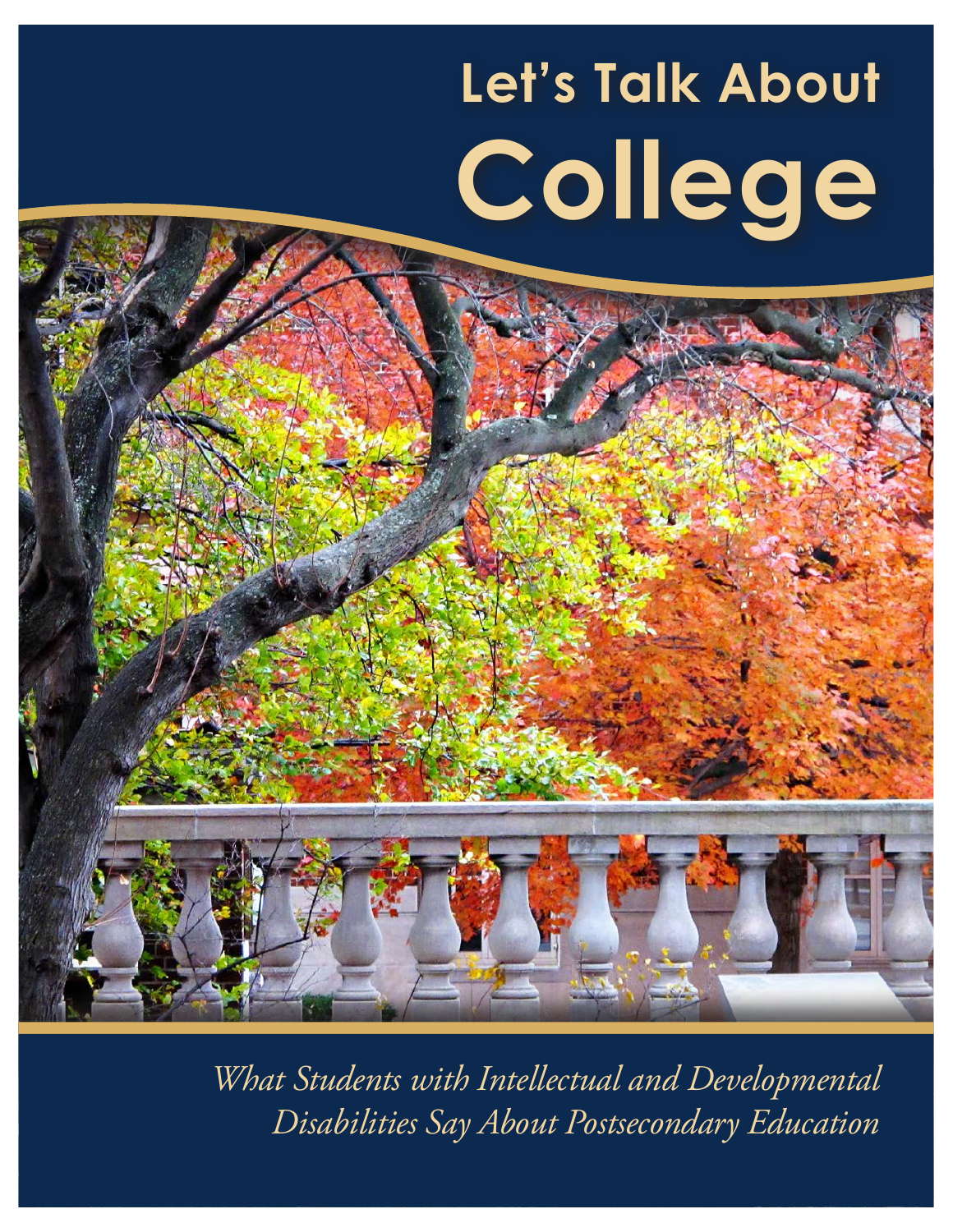

# *Inclusive Higher Education: The Door is Open*

Colleges across the United States are opening their doors to students with intellectual and developmental disabilities thanks to provisions in the Higher Education Opportunity Act of 2008 (HEOA).

Many students enter college through the traditional door. But over 250 colleges across the country offer an alternate door through which students with intellectual and developmental disabilities can access college.

| Traditional/<br>Matriculated | Alternate/<br>Non-Matriculated |
|------------------------------|--------------------------------|
|                              |                                |
| Placement                    | Person-Centered Plannina.      |
| Tests.                       | Alternative Credential/        |
| Essays.                      | Certificate/Degree             |
| Degree                       | Seeking                        |
| Seeking                      |                                |
|                              | Individual Supports and        |
| Reasonable                   | Plans, Employment Goals,       |
| Accommodations               | Mentors                        |
|                              |                                |

# *Why go to college?*

Students with intellectual and developmental disabilities choose to attend college for the same reasons other young people do. College is a place to learn new skills, explore interests, meet new friends, transition into adult life, and launch a career.

Research has been done on the impact of college for students with intellectual and developmental disabilities in particular. Students with intellectual and developmental disabilities who attend college…

- Increase their social networks and selfdetermination (Grigal and Hart, 2010) • Earn a 73% higher income than those
- who do not go to college (Migliore, Butterworth, & Hart, 2009)
- Are 26% more likely to get a job (Migliore, Butterworth, & Hart, 2009)



For more information about the national inclusive higher education movement please visit Think College, the national headquarters for innovation in inclusive higher education: **www.thinkcollege.net**



For more information about the rich inclusive higher education opportunities in New York State, please connect with us at the Institute for Innovative Transition at the University of Rochester: **www.nytransition.org**



College involves more than taking classes on a campus. Each college will look a little different, but all will focus on academics, life skills, networking, community building, and vocational experiences that prepare students for employment.

Colleges often partner with school districts and/or adult disability agencies. That means a diverse team of individuals is able to support students in the various components of their college experience. From peer mentors and academic coaches to professors and staff



members, students have support to participate in the academic, social, and vocational aspects of college.

## *Who can attend college?*

Some colleges are supportive of all students, including those with intellectual and developmental disabilities. Each and every college looks different. But it is important to remember that a high school diploma is not necessarily a prerequisite for going to college. Students with intellectual and<br>developmental disabilities can grow, learn, socialize, and find a career through the experience of going to college.

But don't just take our word for it. Here at the Institute for Innovative Transition, we have the opportunity to partner with a number of colleges in New York State. We held focus groups with students at the following four colleges in Western New York: **Monroe Community College, Keuka College, Roberts Wesleyan College, and University of Rochester.**











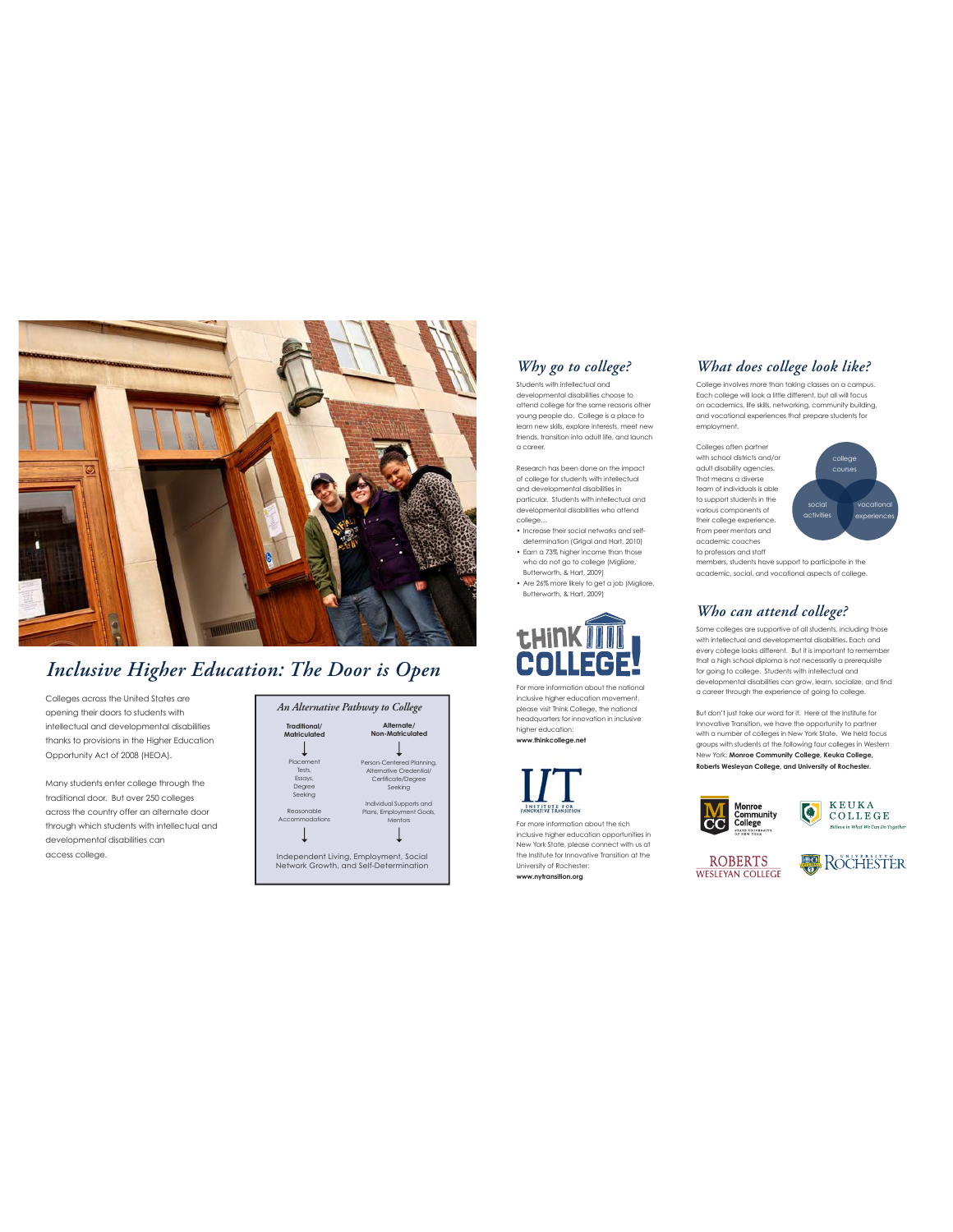

#### *What should high school students know about college? Do you have any advice?*

"It's not as scary as it seems. Te reason I say that—there's a lot of support. If you're stressing out, there's support. Tere are ways you can accomplish your goals. Teachers take it step by step." *–University of Rochester student*

"I was nervous before I came here. I knew no one. It's perfectly normal to feel nervous. Once you get used to your routine, it's not as bad as what you were afraid of. I would tell people in high school that it's a lot of fun being able to be with diferent people, like peer mentors and students." *–University of Rochester student*

> "Just do it. Tis is a great opportunity. Just go for it." *–Keuka College student*

"Be sure to try new things on campus." *–Roberts Wesleyan College student*

#### *What challenges have you faced at college? Did you have worries before you came?*

 "I was a bit shaky at frst. I thought that I would be with lots of people I didn't know. What if they don't like me? Tat was my biggest worry before my interview began.<br>But after the meeting, the staff took me<br>on a tour of the campus. They showed me<br>the library, my main classroom, and other<br>stuff. My worries went away! I really like this program." *–Monroe Community College student*

"Taking classes... They are college classes and they're hard. But you can use the mentors. You can't keep interrupting the teachers during class when you don't understand. But working with a mentor helps with any questions you have. Every person is diferent. For me, anything academic is a struggle. But for someone else, it could be stressful meeting<br>
new people. You take it step by step.<br>
Everything is going to be okay. There's a<br> *Lot of support around."*<br> *–University of Rochester student* 

#### *What resources and supports helped you to face challenges?*

"We all learn from each other and keep an eye out for each other here." *–Roberts Wesleyan College student*

"The mentors are a really good thing. During my college class, they break it down<br>into steps. It's really hard for me to take<br>notes and keep up with my notes when<br>the teacher is talking. But when I had my<br>mentors, they took notes, so I only wrote<br>down importan better able to understand and succeed." *–University of Rochester student*

"We had to take freshman orientation in our frst year. It made me feel more comfortable on campus, socializing, and fguring out how to get around." *–Keuka College student*

"We're just one big giant team. Tere's a lot of help. We all help each other. You turn around every corner and there's someone who will help you, even if they're outside our program." *–Keuka College student*

#### *What college courses did you take?*

"Some of my courses were interesting and some were not. I took<br>business in my first year and I didn't like it. But I learned about<br>the things I didn't like, which is important. I wanted to open up<br>a wedding store, so I too took Intro to Childcare and I really liked it. I really want to work in childcare when I'm done. We learned a lot bout kids with a<br>string and I learned that I really want to work with those kids. I've been working with my

"I took Speech and Interpersonal Communication. Tat helped me talk about my feelings, and communicate with other people. Tat was a huge help. I took History of Sports in the United States—my best subject—and it was a big help. And Mass Media taught me all about diferent types of media. Tat's a big help in my career goal to become a radio announcer." *–Monroe Community College student*

"One of my classes that I found really hard was Criminal Justice. The tests were extremely hard, but I got help. I like to learn about crime and fighting and the law. I also took photography.<br>
I totally got an A in that. I learned that I'm a really good<br>
photographer."<br> *–Keuka College student* 

"I took a class about teaching kindergarten. I volunteer at an elementary school and that class has helped me do better there." *–Keuka College student*

#### *How has your time at college prepared you for a job?*

"Tis program helped me get confdence working in an actual work environment. I ended up working at the Veterans Association. I walked to work every day and got that confdence. I learned what to expect out of supervisors. I even went to an interview to get the job." *–University of Rochester student*

"Being in college and doing my internships really boosted my confdence in wanting to get a job. I learned how to be a good cashier and do the best I could do. My mentors really worked with me to make sure I did my best and had the help that I<br>needed. One thing that would make me a little overwhelmed was<br>hen a lot of people came in and there were big lines of people.<br>That would overwhelm me. I wanted to was moving along, so I had to work more quickly than I had worked before. But I did it—the lines would move quickly and everything got done the way it was supposed to be done."<br>*–Monroe Community College student* 

"While I was taking Ethics of Law Enforcement, I joined a criminal justice club as well. It was good to meet people who share my same interests. I made connections that helped me get my internship in campus security." *–Roberts Wesleyan College student*

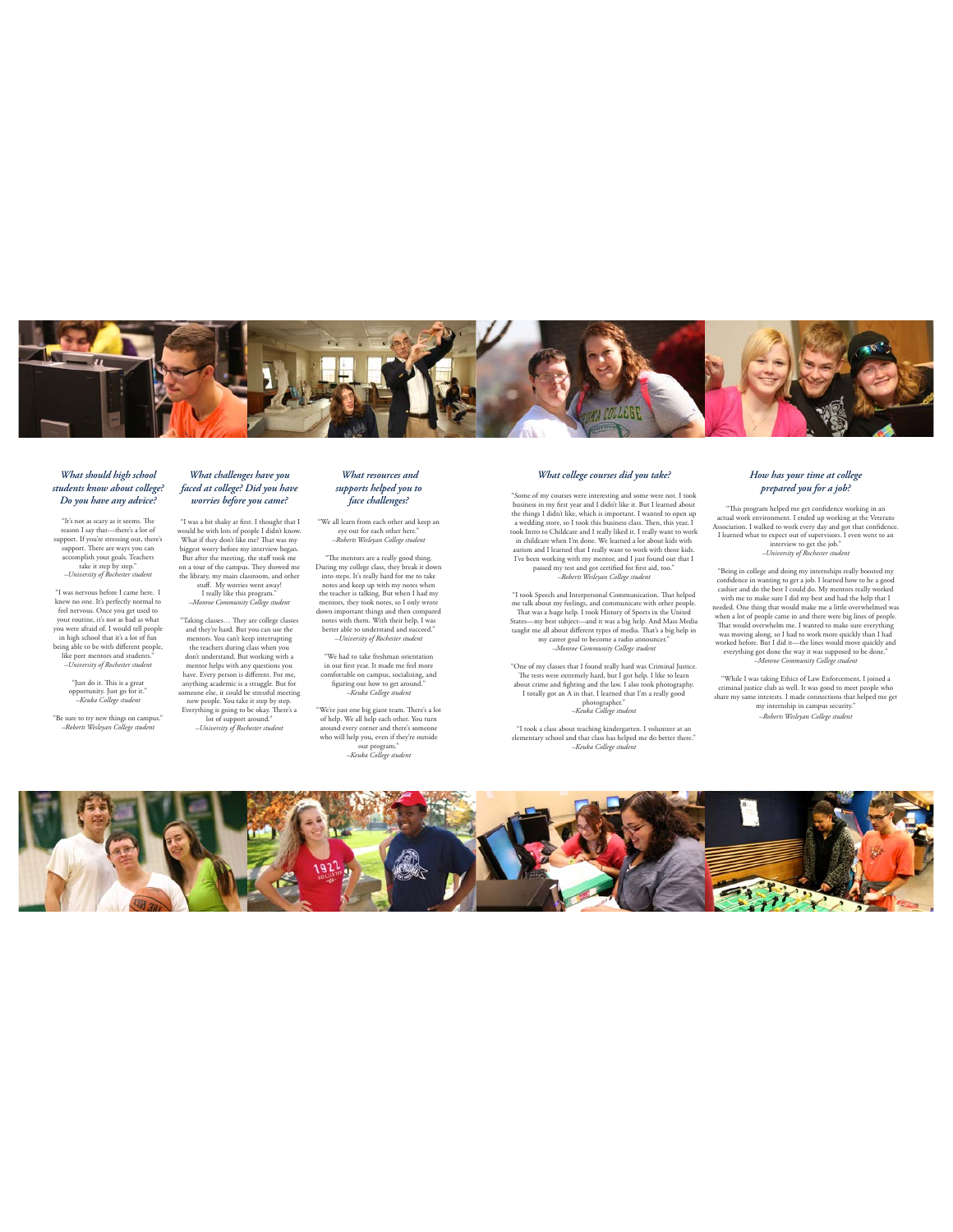

#### *Why do you think going to college is important?*

"I think college is really your frst glimpse of an independent world." *–University of Rochester student*

"Tis gives you real-life skills. For example, we've been practicing money management. I'm not very good with money, so that helped me get that skill down better. It teaches you a variety of life skills so you know what to expect and have skills for when you go out into the real world." *–University of Rochester student*

"I also think college helps you set goals. If you're not sure what you want to do… It actually took me until the second year to fgure out what kind of job I would be interested in. When I got out of<br>high school, I didn't know what I wanted to do.<br>And most people don't! They just kind of wing it.<br>But if you continue school, it helps you find out what interests you." *–University of Rochester student*

"Tis program is only beneftting you. If you're stressed out, they will be able to ft your needs. If you're struggling, they will help you."  *–University of Rochester student*

#### *What has college taught you about yourself?*

"I'm a college graduate. I've learned a lot and have really grown from all the experiences and the many classes that I've taken and the mentors that I've worked<br>working with people, and you get to learn<br>different ways people work and do their<br>different ways people work and do their<br>own thing. I'm really glad I did this." *–Monroe Community College student*

"I've gotten better at talking in groups. I didn't really talk a lot, and I'm learning to speak up." *–Keuka College student*

"Time management! You have to get projects in at a certain time, and you learn how to use homework time and free time wisely. It doesn't always work out, but you learn. Work frst, play later. And you learn to multitask really well. You know, you have to get to your job on time after college, so you learn that here." *–Keuka College student*

#### *What would you say to someone who thinks that they can't go to college because of their disability?*

"Our disability is actually our ability. Tey make us us. Tey make us stronger." *–Keuka College student*

"My biggest piece of advice is, if people worry they can't go to college because of a disability, don't worry. Tere are people who will take you in and guide you. You're not alone. Tere are a lot of people who will

support you." *–Monroe Community College student*

"Don't ever be embarrassed about your disabilities." *–Keuka College student*

### *How is college different than high school?*

"Once I got here, it took me a little bit of time to adapt to a big campus. But with some help and guidance, once I let it in, all I wanted to do was take advantage of being here. I love the freedom. I love that!" *–University of Rochester student* 

"I would say probably the best part about college is... when you're in high school, you don't really have that much freedom. College is a lot diferent than high school, and most students don't know that. In<br>
high school, you're not. To give you an<br>
college, you're not. To give you an<br>
cxample, we just went to a dance.<br>
That was really fun. In high school, we don't get a chance to do those kinds of things." *–Keuka College student*

#### *What has your social life been like at college? Have you made friends?*

"I like to go to the workout room in the<br>gym. But sometimes I like to lounge<br>around, go to the movie theater, go to<br>linking library... I go with other students<br>and our mentors. It's a lot of fun."<br> $-$ *University of Roches* 

"I was in two diferent clubs in college. I was in "For the Kids" and "Pride." "For the Kids" was a club started by my frst mentor, and she got me into it. Tey go to hospitals and do fun things with kids with cancer. I also joined "Pride," the LGBT club here on campus. Tat one was so fun—it was just a big group of friends here on campus. I think I spent more time on campus than I did in my own house." *–Keuka College student* 

#### *What were some of your proudest moments at college?*

"When I found out I got into this program, I was overwhelmed. I never knew I could be college material. But now that I'm at college, it's just unbelievable the experiences, discoveries, and opportunities I've been able to have." *–University of Rochester student*

"There are a lot of things I'm proud of. The support of them helping me get a drivers license. I was able to learn about managing money, and I got a car. I was able to look at careers and see what kind of job I wanted to have." *–University of Rochester student*

"I'm proud of the fact that I took all the tests in my classes and did very well on all the class papers I had to write. But I'm proudest about graduating and getting that certifcate. I thought to myself, well, this is over and I'm done. I've completed everything I had to do in college, and now here comes the next thing." *–Monroe Community College student*